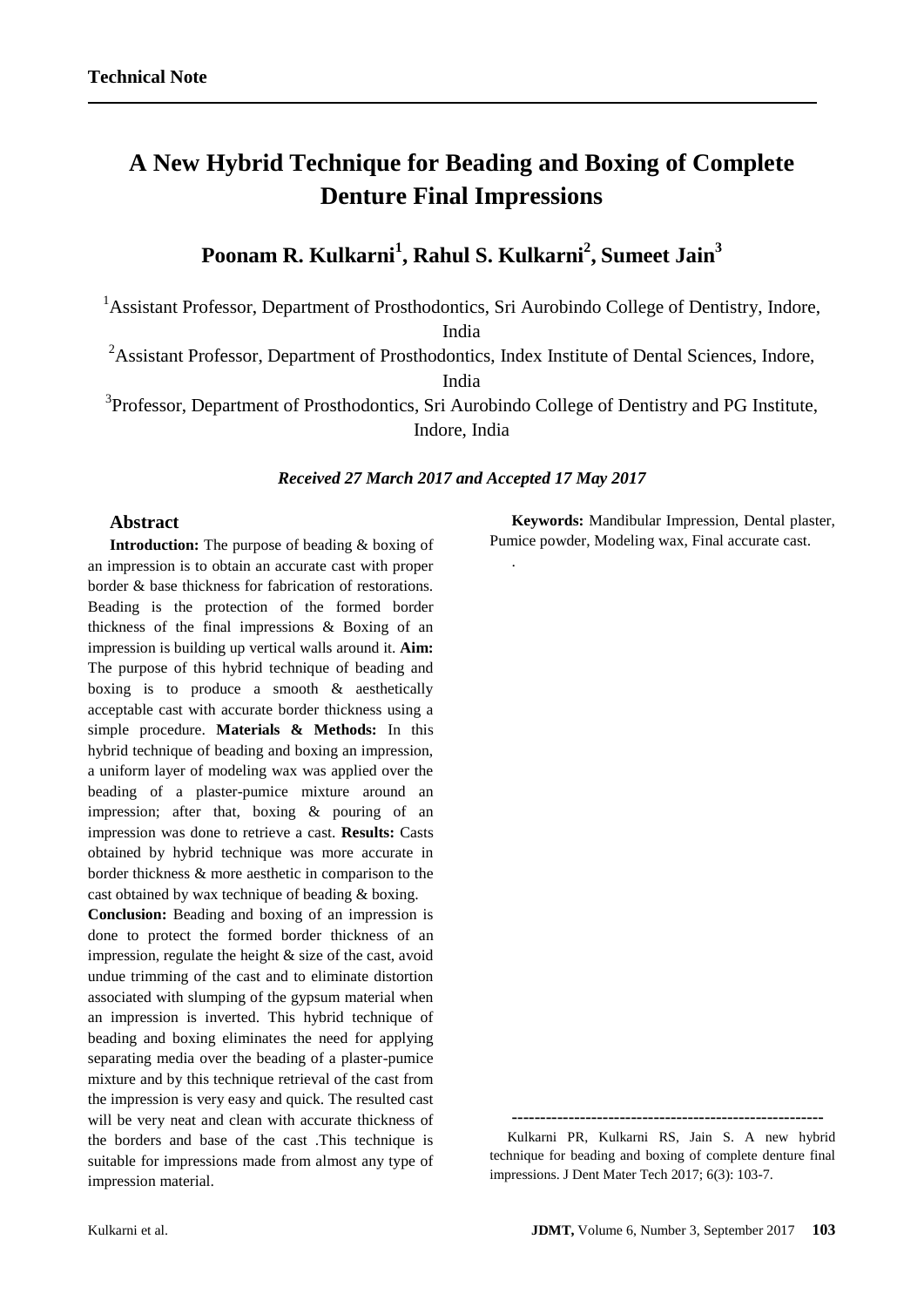## **Introduction**

Beading means to protect the formed border thickness of final impressions for a dental prosthesis done by placement of a wax stick or a plaster-pumice combination or any other material adjacent to the borders prior to forming master casts.

Boxing of an impression means to build up vertical walls around an impression, usually in wax, to produce the desired size and form of the base of the cast and to preserve certain landmarks of the impression (1).

Success of almost every restoration in prosthodontics, except for those procedures performed directly in the mouth, depends upon accuracy of an artificial stone cast, f in terms of both dimensions & contours.

An accurate diagnosis, thorough treatment planning and correct execution of mouth preparation, impression, surveying, designing and work authorization are of little value if the cast is made in a slipshod manner. There is a straight connection between the patient's mouth and the restoration to be fabricated on the laboratory cast. Petite difficulties may be experienced by most of laboratory technicians in making a restoration that fits the master cast. Accurate fitting of the restoration to the patient's mouth can become a problem for the dentist; however, accurate casts can reduce it to a bare minimum.

The advantages of beading and boxing of an impression, subsequently manifested in the cast are: controlled dimensions and accuracy of the cast, preserved impression borders, possibility of using mounting plates, prevention of material wastage, cleaner and neater procedures, less trimming of casts needed and controlled strength and bulk (2). As per literature review, different authors have tried different techniques at different times. Bolouri, Hilger, and Gowrylok adapted modeling clay or plasticine over the plaster base for the boxing of an impression (3). Grove and Broering used a mix of 50% cornstarch and 50% solvite and poured the mixture into the boxing wax form providing a margin of at least 6 mm in every direction around the borders for the boxing of an impression (4).Rudd, Morrow and Feldmann described wax, plaster-pumice and caulking compound and paddle techniques of boxing of an impression (1). Powter and Hope method described the use of a denture flask as a boxing border for an impression instead of beading and sheet wax (5). Mullick utilized polyether interocclusal registration material with the help of adhesives instead of utility wax to form a border prior to boxing an impression of polyether or vinyl polysiloxane impression materials (6). Broner, Soni and Goldstein proposed a modified boxing technique for mandibular impressions. In this technique, a sheet of baseplate wax sectioned to three

triangles was used for beading the lingual portion of an impression to achieve a recessed tongue space for greater visibility of the lingual artificial teeth arrangement (7). MacPherson and Javid used wall cleaner dough for boxing of an impression (8). Mora and Boone proposed the use of glass slab, hard plastic sheet, soft modeling dough and boxing wax for rapid boxing of impressions (9). Tautin used heavy body irreversible hydrocolloid and Ash metal strip for beading and boxing of an impression (10). Axinn and Taylor used an adjustable and reusable polyvinylchloride ring with 50% cornstarch and 50% plaster mixture for boxing of impressions (11).

Stipho used irreversible hydrocolloid and boxing wax sheet for beading and boxing of impressions (12). Ritchie, Guerra and Finger proposed use of plastic or wax coated paper denture cup with irreversible hydrocolloid and a strip of rope wax for boxing complete denture impressions (13). Ansari used preformed thermoplastic box for rapid boxing of complete denture elastomeric impressions (14). Clear and Hansen proposed use of irreversible hydrocolloid and magnetic boxing strip for boxing elastomeric impressions (15). Vyas, Maru, Bali, et al described using commercially available instant adhesives around the borders to act as a joining agent between elastomeric impressions and beading wax or beads made up of base plate wax for beading and boxing of an elastic impression (16). Each technique has its pros and cons; to overcome the drawbacks, other techniques have been tried to facilitate retrieval of accurate casts. This article describes the advantages of the hybrid technique of beading and boxing of an impression over the other techniques of beading & boxing impressions.

#### **Materials and methods**

The present hybrid technique of beading & boxing was developed in the Department of Prosthodontics and Implantology of Government Dental College and Hospital, Ahmedabad.

#### **Materials:**

- 1. Mandibular final impression
- 2. Dental plaster, type II (Kaldent, Deccan Dental
- Depot Pvt Ltd, Mumbai, Maharashtra, India)

3. ADEMOZCAN Pumice powder

4. Y-Dents Modeling Wax (MDM Corporation)

5. Dental Stone, typeIII (Goldstone, Asian Chemicals, Veraval, Rajkot-Gujarat)

#### **Method or Technique:**

In this article, mandibular impression had been used for retrieving a final cast by the hybrid technique (Fig 1).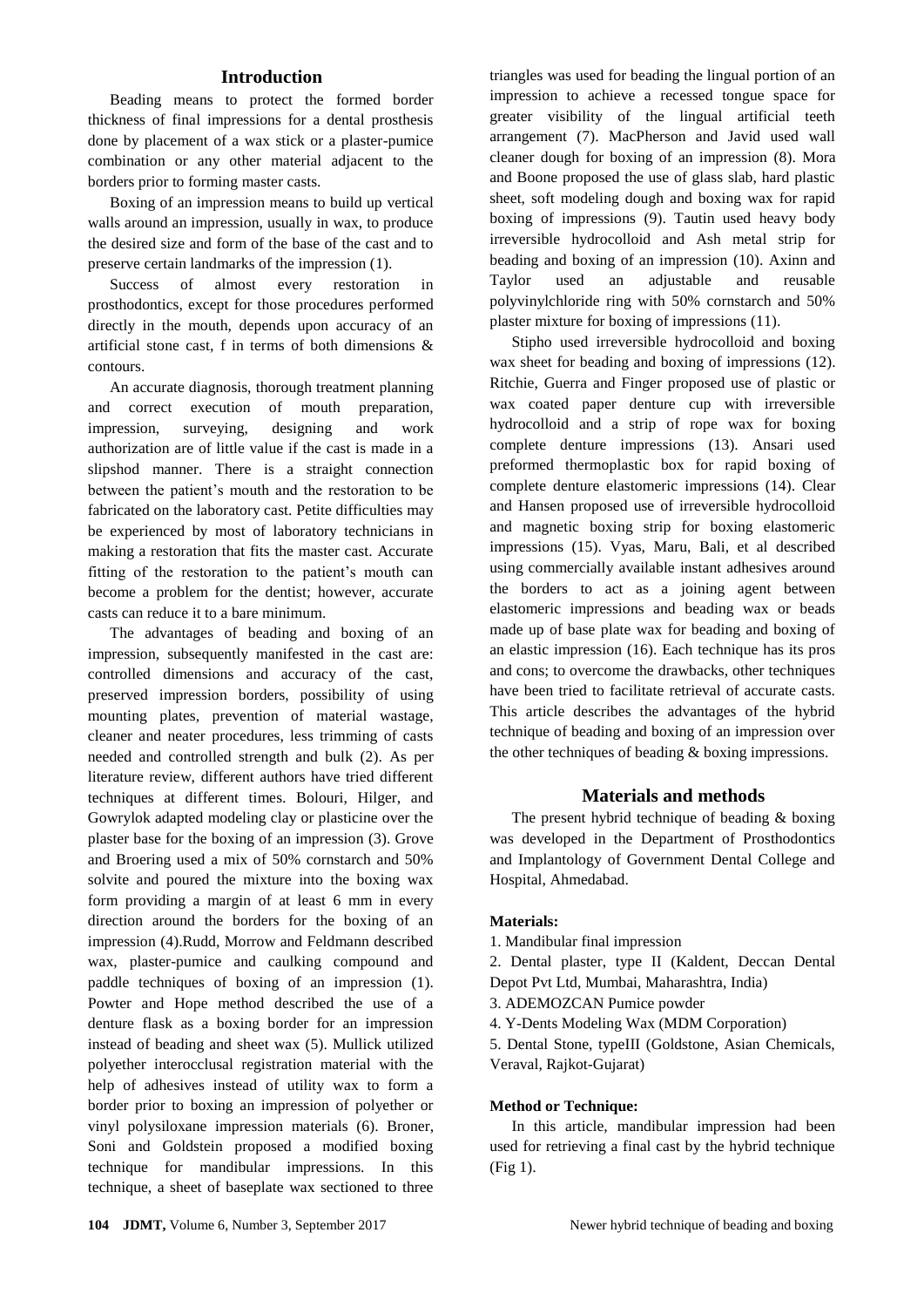

**Figure1.** Final mandibular impression

1. Patty of plaster (Kaldent, Deccan Dental Depot Pvt Ltd, Mumbai, Maharashtra, India) and pumice powder (ADEMOZCAN) mix, made in 1:1 mixture of plaster of paris & pumice was placed on the glass slab, impression was established into plaster and pumice patty lightly with ridge portion of impression analogous to bench top and leaving the peripheral or marginal turn of the impression at least 3-4 mm above the level of plaster and pumice patty.

2. The role of pumice is to weaken the set plaster & facilitates separation of the cast after pouring.

3. Plaster and pumice patty are molded using a spatula to develop an area of at least 4-5 mm wide around the impression borders and 3-4 mm below and analogous to it before setting of the patty. The area behind the retromolar pad beading in an edentulous mandibular final impression is prefared to be fairly wider. Also, the plaster pumice patty should be filled in interlingual flange (tongue) space of a mandibular impression.

4. Plaster and pumice beading is trimmed by the model trimmer up to a 3-4 mm thickness around the impression borders. Beading should be somewhat wider beyond the retromolar pad of a mandibular impression. Undercuts created in the plaster and pumice mixture should be blocked out distal to the lingual border of a mandibular impression. This is important for recovering the master cast (Fig 2).



**Figure 2.** Trimmed plaster & pumice beading around an impression

5. Apply a layer of modeling wax (Y- Dents modeling wax (MDM Corporation)) over the beading of the plaster and pumice around the borders of the impression and also in the interlingual flange (tongue) space of a mandibular impression (Fig 3).



**Figure 3**. Modeling wax layering over plaster pumice beading around an impression & tongue space

6. Sheet of boxing wax is draped and sealed around the impression in a customary manner. With reference to the highest point of an impression, borders of the boxing wax should be approximately 13 mm above the beading (Fig 4).



**Figure 4.** Boxed impression ready to pour

7. Separating medium is not required during pouring the cast; therefore impression can be poured immediately after boxing has been performed.

8. After setting of the dental stone, TypeIII (Goldstone, Asian Chemicals, Veraval, Rajkot-Gujarat), is completed, boxing wax is removed & master cast is separated carefully from it's impression.

9. On inspection, smooth, neat and clean final cast is ready with accurate thickness of the borders & base of the cast (Fig 5).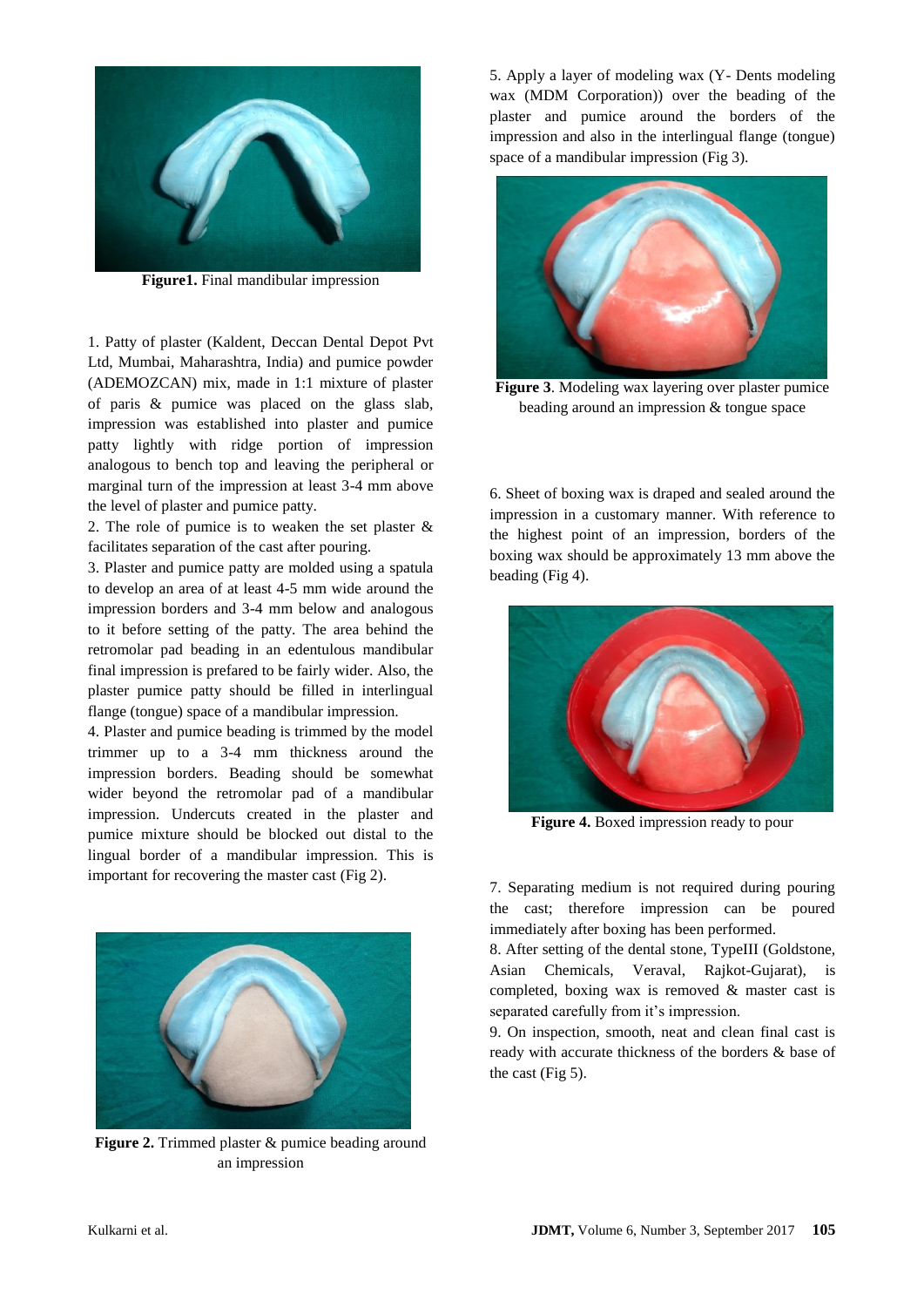

**Figure 5**. Final accurate cast

## **Discussion**

Hybrid technique describes a simple procedure of beading and boxing impressions with available laboratory supplies and without loss of accuracy of borders of impressions.

In the hybrid technique, there is no need to apply separating medium, cast can be poured immediately after boxing the impression, while in plaster & pumice technique, if petroleum jelly is used as a separating medium, a layer is formed over the land area of the cast and also over the interlingual flange (tongue) space of a mandibular cast and this will give a never drying or wet appearance to the cast.

Use of aqueous solution of sodium alginate or cold mold seal as a separating medium delayed pouring of the impression due to the time taken for complete drying. If the impression is poured before the cold mold seal dries, it will lead to it's entrapment into unset stone and formation of bubbles in the land area of the final cast and dwindling it's strength.

Hybrid technique can be used for beading and boxing of an elastomeric as well as zinc oxide eugenol impressions, however, beading and boxing of an elastomeric impression with wax technique is more cumbersome because close adaptation of wax to the surface of elastomeric impression is difficult.

In the wax beading and boxing technique, casts may be lopsided (high on one side & low on the other side) because of the difficulty of proper orientation of the impression prior to boxing, while in hybrid technique, this kind of problem is prevented by keeping the ridge portion of the impression parallel to the bench top during settling of the impression into the patty of plaster and pumice. In wax technique, wax usually gets distorted during exposure to warm temperature, affecting the accuracy of the cast while in hybrid technique, plaster pumice beading provides support to the wax; therefore it will not be distorted and the resultant cast will be accurate with perfect border thickness. In wax beading technique, the wax is usually distorted during pouring the impression caused by the weight of the stone; but in the hybrid technique, wax is supported by plaster pumice beading, preventing it from getting distorted by the weight of the stone and the resultant cast will be accurate. The hybrid technique is suitable for every type of impression material and produces a smooth & aesthetically acceptable cast with accurate border thickness.

## **Clinical implications of the hybrid technique**

Accuracy of the indirect restorations depends on dimensionally accurate casts, therefore, accuracyplays a very important role in fabrication of any restoration in prosthodontics. Clinical implication of the hybrid technique is that this technique can be used for beading & boxing of any type of impression material without disturbing the accuracy of theimpression. By this technique, clinically acceptable casts with accurate thickness of the borders & base can be obtained to successfully fabricate the indirect restorations.

## **Conclusion**

Hybrid technique describes a simple procedure of beading and boxing of an impression with available laboratory supplies and without loss of accuracy of borders of the impression. This technique is suitable for almost every type of impression material without any drawbacks as in other techniques. No separating media is required in this technique. In addition, this technique resulted in a smooth & aesthetically acceptable cast with accuracy of the border thickness.

## **References**

- 1. Rudd KD, Morrow RM, Feldmann EE. Dental laboratory procedures. 1st ed. St. Louis: CV Mosby; 1980. p. 49–72.
- 2. Wiland, L. (1969). Boxing alginate impressions. J Prosthet Dent. 22:99–102.
- 3. Bolouri A, Hilger TC, Gowrylok MD. (1975). Boxing impressions. J Prosthet Dent. 33:692–695.
- 4. Grove HF, Broering LF. (1980). Impression boxing and cast pouring. J Prosthet Dent. 43:112– 115.
- 5. Powter RG, Hope M. A. (1981). Method of boxing impressions. J Prosthet Dent. 45:224–225.
- 6. Mullick SC. (1981). Boxing technique for rubber base impressions. J Prosthet Dent 46:461 462.